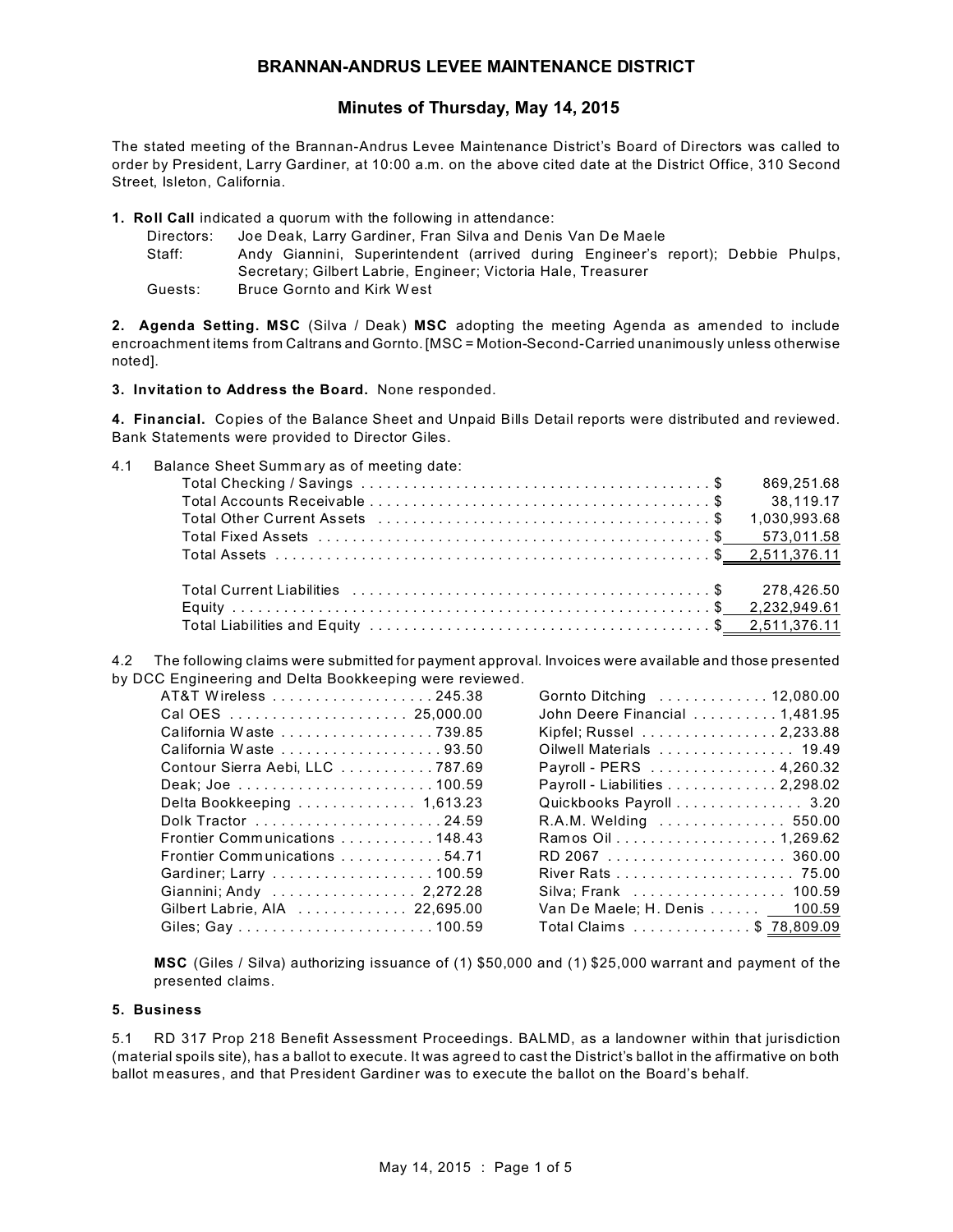### 5.2 Encroachments

- A. Request(s) and Reviews
	- 1. Georgiana Slough Siphon Pipe Investigation and Repair. Location: APN156-0080 -002 and 156-0080-049. Bruce Gornto requested authorization to proceed with investigation and repair (in kind) of portions of exposed siphon pipe at two locations on the waterside berm of Georgiana Slough, minimal excavation anticipated. Proposed work authorized by Board under **LOP** (Letter of Permission) by the District Engineer.
	- 2. Happy Harbor. The District Engineer responded to some requests for information from Happy Harbor regarding levee planting standards and parking bumper replacement, for example. District Planting Standards were transm itted to Happy Harbor and the owner was advised to prepare an encroachment permit application for District consideration covering most of the repairs and improvements contemplated.
	- 3. CalTrans. Agency requests encroachment permit for repairs and upgrades to State Highway 160, south of the Highway 12 intersection; and endorsement of Flood Board application. Proposed work is all surface in nature. Of particular importance to BALMD, will be pavement cracking repairs and drainage managem ent improvements. These are problems cited in the Periodic Inspection Report as signs of levee failure, and such contributed to the unacceptable rating the District ultimately received. It is recomm ended the permit be granted and the fee waived. The waiver is consistent with the arrangement between the District and CalTrans regarding the reciprocal fee waiver for a Caltrans encroachment permit covering levee crown mowing operations undertaken by the District along the Highway. **MSC** (Silva / Deak) accepting recommendations of the District Engineer, and authorizing execution of permit and Flood Protection Board application endorsement.
- B. Fee Structure. District Engineer Labrie updated the Board with regards to the amount of time now involved in responding to encroachment requests and issues. W hile it is the Board's permit processing policy to recover all associated costs from the Applicant, the basic submittal fee has not been adjusted in some time. Gil Labrie recommended the Board take action to raise the application submittal fee to \$500. **MSC** (Van De Maele / Giles) accepting the recommendation of the District Engineer.

5.3 Sacramento River Erosion Repair Project W ork Agreement. Item tabled pending receipt of document from the Dept. of Water Resources.

## **6. Staff Reports**

6.1 Secretary - Debbie Phulps. MSC (Deak / Van De Maele) approving the April 9, 2015 minutes.

6.2 Superintendent - Andy Giannini. Hazardous m aterials reports have been filed online with the County. Mowing is taking place on Sevenmile as well as clean-up activities at the District yard. Andy brought up the issue of maintaining the vegetation on the materials re-use site, and the need for a tractor and small stubble disk now that Andy no longer has personal equipment which he previously used for the task. Larry indicated he may have one of the appropriate size up at Steele's. Andy will investigate. Running the sheep in advance of the mowers has proven beneficial in that the initial pass helps reveal potential hazards such as rocks, detrimental to the mowing equipment. Andy reported that Caltrans mowed through some of the Highway 160 habitat project from 2006. Moving into the Fall personnel reviews, Andy requested the District consider an independent evaluation of his pay given his current supervisory tasks and job description, feeling that his current salary is not equitable to the services being performed.. Larry indicated the Board would take his request under advisem ent.

- 6.3 Engineer Gil Labrie.
	- A. Levee Subventions Program Issues Overview. A concerted effort, by outside consultants, continues to develop a *Delta Levees Investment Strategy* (DLIS) methodology, which is being undertaken for the Delta Stewardship Council (DSC). After some initial consultation with a few LMA engineers, there had been no meaningful followup. In April the outside consultants made a progress report to the DSC with an indication that the report documents presented had undergone some independent peer review. A total of 5 Technical mem orandums were included with the Progress Report. A cursory review of some of the technical information tabulated for BALMD reveals that the asset chart has some missing information that could be critical to any future risk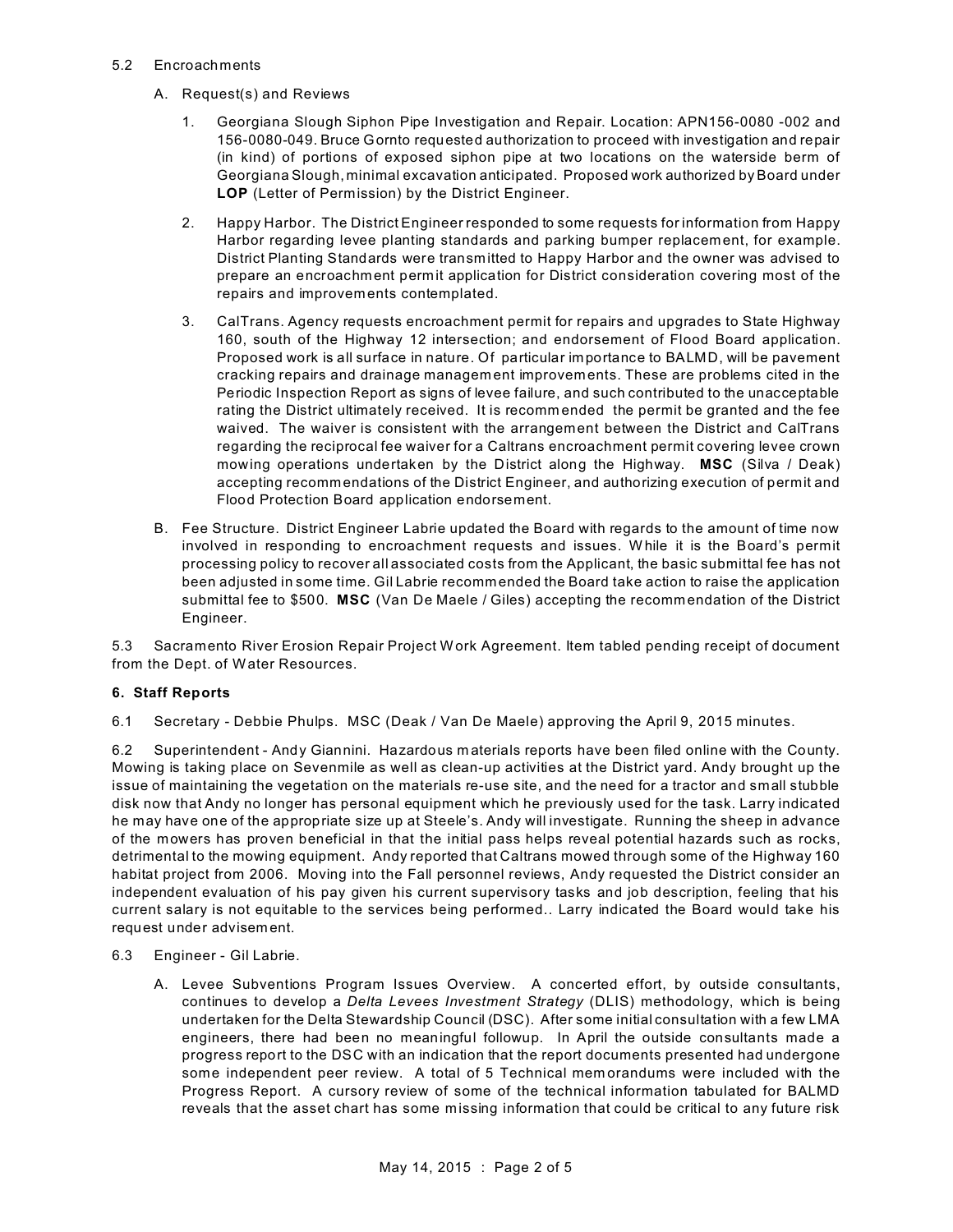and consequence assessm ent. At one point a DSC staff member indicated a willingness to meet with this office independently to go over the data specific to BALMD. Such a meeting never took place and there has been very little public outreach in general. That is probably because this Investment Strategy effort is primarily gathering and utilizing data gathered and generated for existing documents relating to levees that previously emanated from DW R, the DSC and the DPC. This includes previous out-dated Delta levee study efforts, primarily the DRMS Report, the DPC Econom ic Sustainability Report and the LMA's 5-Year Plans. The 2009 Delta Reform Act , directs the DSC to develop funding priorities "that achieve an optimal reduction of risk and further the coequal goals of water supply reliability and restoring the Delta ecosystem". This is supposed to be a transparent process but it is essentially on a fast track. The process to develop a DLIS began in July 2014 and is to be completed by July 2016.

The most important input that was put forth by LMA representatives is the notion that the Delta islands have to be viewed as part of a system, not individually; and that the highest priority has to be ensuring that all levees are brought up to and maintained to the PL 84-99 or Bulletin 192-82 standards first, before some are taken to a higher level of protection. The draft outline of alternative approaches for guiding State investments in the Delta levees presented to the DSC by the consultants at its February 26, 2015 meeting included this concept in Alternative 3, characterized as the "Delta as Fortress" approach. The report draft presented in April has veered away from a strict "prioritization approach" in favor of a tool to "interactively develop various rankings of islands and tracts based on their associated risks, and various rankings of investm ents based on how well they mitigate different risks and at different costs". This tool will be utilized by the DPC to support its deliberations regarding prioritization on a case by case basis. This would indicate that the baseline "system" approach will probably need to be debated in the public forums that are supposed to occur. The risk consequences methodology that is the likely outcome of this consultant effort will probably be passed over by policy makers because of the inherent uncertainties regarding some of the risk elements and technical over kill built into the decision making tool being developed.

Another Resources Agency effort that is getting started and will affect the Delta Levees Subventions program is an update of the Guidelines and Procedures adopted by the Central Valley Flood Protection Board pursuant to Section 12984 of the W ater Code. A workshop was held in late April to go over the first draft of the Guidelines update and more are planned. This initial workshop involved a lot of word smithing and will be followed up with additional sessions to discuss the more substantive issues.

In past reports an effort has been made by this office to keep the Board appraised of the progress by DW R, involving the Special Projects portion of the Delta Levees Subventions Program, was the PSP (Project Solicitation Proposal) package for Delta Levees Special Flood Control (Multi-benefit) Projects. BALMD's planned erosion repair/habitat enhancement project involving the Sacramento River levee between Cache Slough and Isleton made the short list of 5 concept projects selected from the first round of submittals. Only four out of the five LMA's on the short list chose to prepare a more detailed submittal package and continue in the selection process. On February 25, 2015 the District was officially notified that the erosion repair project had been approve to receive State funding at a cost-share level of 94%. Currently a generic project funding agreement is being reviewed by upper DWR managem ent. Thereafter a specific agreement will be prepared for each district project and become the project managem ent tool if a district elects to proceed. For BALMD the project funding portion of the agreement should provide for up to \$6,442,096 in State monies to construct approxim ately 8,000 lineal feet of revetment remediation and habitat enhancement on the Sacramento River left bank below Isleton. That equates to a \$6,853,293 project with a District contribution of \$411,198. This office has met with some of the permitting agencies that will need to sign off on the project. Although the federal environmental control agencies were a no-show at that pre-application meeting.

B. Periodic Inspection Report. Previously it was reported that changes were coming to add to the confusion regarding the USACE inspection program and future options for local maintaining agencies with levees designated ineligible for rehabilitation assistance under PL84-99. The USACE had announced that it was considering changes to policies and procedures for activities administered under authority of PL 84-99. Those changes were to update USACE policies and procedures to align with national preparedness and response frameworks and encourage broader flood risk management activities by sponsors, to highlight the affected areas applicable to the State's Project Levees. Of particular importance was the indication that the USACE was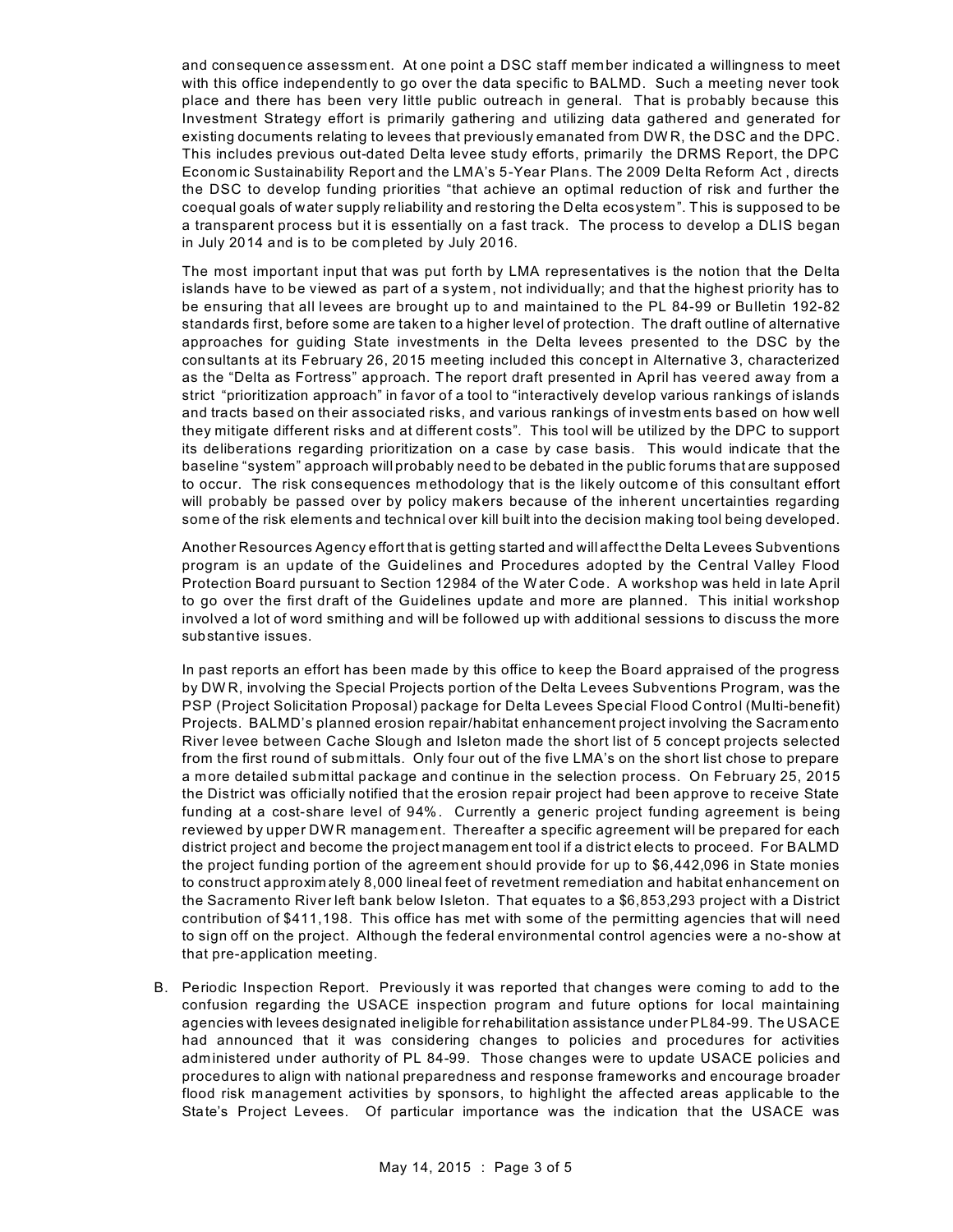considering changes to eligibility criteria for rehabilitation assistance from a strict condition-based assessment to a set of requirements that encourage flood risk managem ent activities and risk based maintenance priorities. The overall system rating would no longer be the determining factor for eligibility. Currently the revision procedures are still in the early stages of development and the USACE has yet to release a draft.

- C. BALMD 2014-15 Subventions Projects The m ain construction project budgeted for this fiscal year, the seepage m anagem ent and French drain project for Georgiana Slough, designated the Gardiner/Still project, is still hung up in the Central Valley Flood Protection Board Encroachment Permit process and will likely become a 2015-16 project. However, another focus of this office has been the Delta Bay situation discussed below which may be a higher priority than the seepage managem ent efforts program med for Georgiana Slough in the District's 5-Year Plan.
- D. Delta Bay Monitoring As indicated above, this office continues to monitor what appears to be primarily lateral movem ent in an unstable section of the levee at the Delta Bay Resort. This is not new as periodic monitoring surveys of this particular section of the San Joaquin River levee has been under surveillance for several years. Lateral movement is being detected occurring approximately 22 feet below the crown. The most recent reading of the monitoring device placed in the levee crown at this location indicated an increased rate of movem ent at that level during a 12-month period.

The potential mitigation option being discussed with Raney Geotechnical and engineered by this office includes the installation of a drainage system to lower the phreatic water level in the levee and a stability berm at the toe of the slope. This would require obtaining an easement through the RV Park in order to install a drain line to the RD 317 drainage ditch to the north of the park and construct a berm along the levee toe and encroach into the park. It may also be necessary to obtain permission to remove some trees and relocate some irrigation lines. A field survey effort was undertaken to further the development of plans for a repair strategy and included obtaining more detailed on-site elevation information to enable the refinement of the design for the drainage managem ent solution. This engineering refinement effort has contributed to developing a better estimate of probable construction costs.

One engineering design issue involves the future potential for immediately adjacent trees in the RV Park to ultimately damage the functionality of a drainage system with intrusive root migration. Consequently, the installation of a sheet pile cutoff wall has been included in the design to inhibit such an occurrence while also serving as a cut off wall to force the seepage into the drain. Additionally, the design that has been developed in this office includes the extension of a drainage blanket up the levee slope to further insure that both under and any through seepage is captured and diverted into the proposed French drain.

On the waterside at this location steps are being taken to address a vegetation issue inhibiting the repair of a wash out or beaver den that is situated below the root balls of a clump of shrub willows. The willow clump will need to be removed completely in order to repair the levee slope and continue the rip-rap repair that was undertaken in November 2014 because of the discovery of some levee toe undercutting.

6.4 Counsel - Scott Shapiro. No report.

## **7. Director Reports**

- 7.1 Deak. No report.
- 7.2 Gardiner. No report.

7.3 Giles. Inquiry about follow-up with Port Apache. Follow-up has not occurred. Gil responded that recent changes at the Flood Board have given them some enforcement powers; and that may be our avenue to pursue.

- 7.4 Silva. No report.
- 7.5 Van De Maele. Inquiry as to follow-up on the abatement letters. [See response at 7.3]